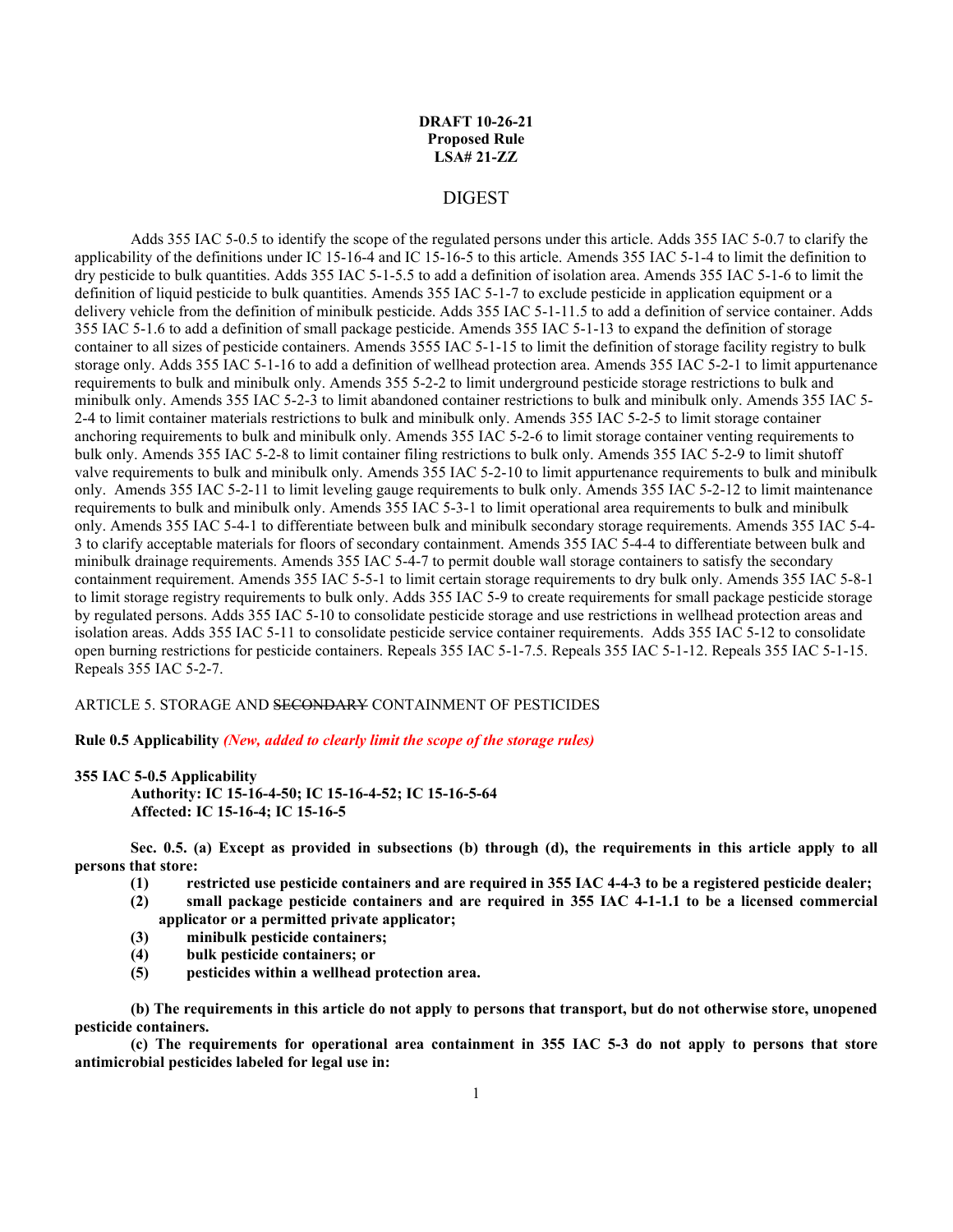**(1) food handling or storage establishments premises and equipment;** 

- **(2) commercial, institutional, and industrial premises and equipment;**
- **(3) residential and public access premises;**
- **(4) medical premises and equipment;**
- **(5) human drinking water systems;**
- **(6) materials preservatives;**
- **(7) industrial processes and water systems;**
- **(8) antifouling coatings;**
- **(9) wood preservatives;**
- **(10) swimming pools; or**
- **(11) other areas or locations identified by the state chemist**

**(d) The requirements for operational area containment in 355 IAC 5-3 and secondary containment in 355 IAC 5-4 do not apply to persons that store a minibulk pesticide container for less than forty-five (45) days, as verified by written delivery documentation.**

Rule 1. Definitions

**355 IAC 5-1-0.7 Definitions Authority: IC 15-16-4-50; IC 15-16-5-64 Affected: IC 15-16-4; IC 15-16-5**

**Sec. 0.7. In addition to the definitions in this rule, the definitions in IC 15-16-4 and IC 15-16-5 apply throughout this article.**

355 IAC 5-1-1 "Approved" defined

Authority: **IC 15-16-4-50;** IC 15-16-4-52; **IC 15-16-5-64** Affected: IC 15-16-4-58; IC 15-16-4-67

Sec. 1. As used in this article, "Approved" means approval by the state chemist, except where otherwise stated. *(State Chemist of the State of Indiana; 355 IAC 5-1-1; filed Mar 8, 1991, 2:45 p.m.: 14 IR 1400, eff sixty (60) days after filing with secretary of state; readopted filed Nov 21, 2001, 10:17 a.m.: 25 IR 1269; filed Feb 20, 2002, 9:38 a.m.: 25 IR 2212; readopted filed Sep 3, 2008, 1:46 p.m.: 20080924-IR-355080553RFA; readopted filed Sep 25, 2013, 11:11 a.m.: 20131023-IR-355130362RFA; readopted filed Oct 17, 2014, 9:26 a.m.: 20141112-IR-355140342RFA)*

355 IAC 5-1-1.5 "Appurtenance" defined

Authority: **IC 15-16-4-50;** IC 15-16-4-52; **IC 15-16-5-64** Affected: IC 15-16-4-58; IC 15-16-4-67

Sec. 1.5. As used in this article, "Appurtenance" means any valve, pump, fitting, pipe, hose, metering device, or mechanical device that is connected to a storage container or is used to transfer a material into or out of such container. *(State Chemist of the State of Indiana; 355 IAC 5-1-1.5; filed Feb 20, 2002, 9:38 a.m.: 25 IR 2212; readopted filed Sep 3, 2008, 1:46 p.m.: 20080924-IR-355080553RFA; readopted filed Sep 25, 2013, 11:11 a.m.: 20131023-IR-355130362RFA; readopted filed Oct 17, 2014, 9:26 a.m.: 20141112-IR-355140342RFA)*

355 IAC 5-1-2 "Bulk pesticide" defined *(Repealed)*

Sec. 2. *(Repealed by State Chemist of the State of Indiana; filed Feb 20, 2002, 9:38 a.m.: 25 IR 2220)*

355 IAC 5-1-3 "Discharge" defined Authority: **IC 15-16-4-50;** IC 15-16-4-52; **IC 15-16-5-64** Affected: IC 15-16-4-58; IC 15-16-4-67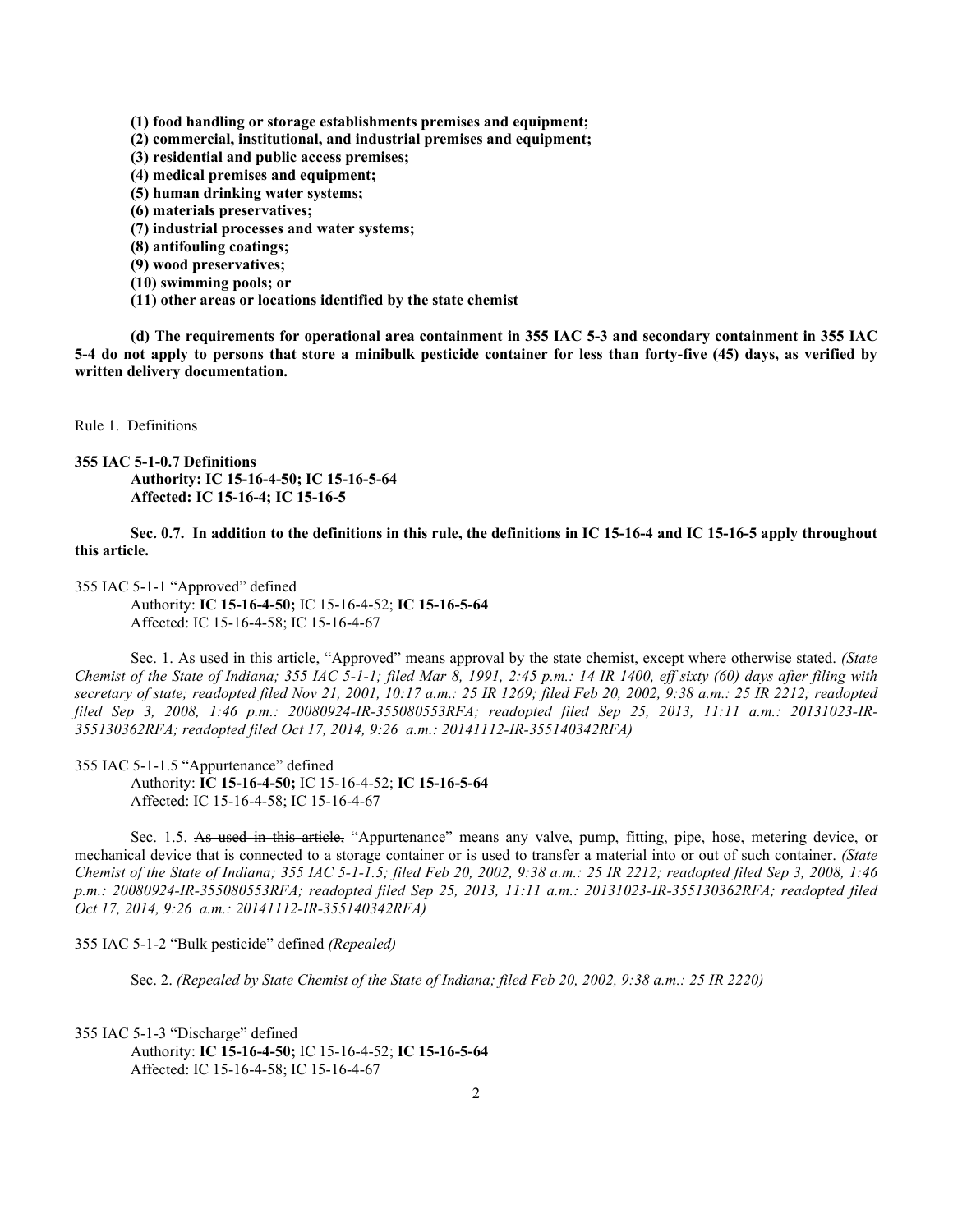Sec. 3. As used in this article, "Discharge" means a release of a pesticide into either a secondary containment or operational containment area at a storage facility. *(State Chemist of the State of Indiana; 355 IAC 5-1-3; filed Mar 8, 1991, 2:45 p.m.: 14 IR 1401, eff sixty (60) days after filing with secretary of state; readopted filed Nov 21, 2001, 10:17 a.m.: 25 IR 1269; filed Feb 20, 2002, 9:38 a.m.: 25 IR 2213; readopted filed Sep 3, 2008, 1:46 p.m.: 20080924-IR-355080553RFA; readopted filed Sep 25, 2013, 11:11 a.m.: 20131023-IR-355130362RFA; readopted filed Oct 17, 2014, 9:26 a.m.: 20141112-IR-355140342RFA)*

355 IAC 5-1-4 "Dry **bulk** pesticide" defined

Authority: **IC 15-16-4-50;** IC 15-16-4-52; **IC 15-16-5-64** Affected: IC 15-16-4-58; IC 15-16-4-67

Sec. 4. As used in this article, "Dry **bulk** pesticide" means pesticide in an undivided quantity exceeding one hundred (100) pounds that is in solid form prior to any application or mixing for application and includes formulations, such as dusts, wettable powders, dry flowable powders, and granules. *(State Chemist of the State of Indiana; 355 IAC 5-1-4; filed Mar 8, 1991, 2:45 p.m.: 14 IR 1401, eff sixty (60) days after filing with secretary of state; readopted filed Nov 21, 2001, 10:17 a.m.: 25 IR 1269; filed Feb 20, 2002, 9:38 a.m.: 25 IR 2213; readopted filed Sep 3, 2008, 1:46 p.m.: 20080924-IR-355080553RFA; readopted filed Sep 25, 2013, 11:11 a.m.: 20131023-IR-355130362RFA; readopted filed Oct 17, 2014, 9:26 a.m.: 20141112- IR-355140342RFA)*

# 355 IAC 5-1-5 "Elephant ring" defined **Authority: IC 15-16-4-50; IC 15-16-4-52; IC 15-16-5-64**

**Affected: IC 15-16-4; IC 15-16-5**

Sec. 5. As used in this article, "Elephant ring" means a storage container with open top serving as a secondary containment vessel into which a smaller storage container is placed. *(State Chemist of the State of Indiana; 355 IAC 5-1-5; filed Mar 8, 1991, 2:45 p.m.: 14 IR 1401, eff sixty (60) days after filing with secretary of state; readopted filed Nov 21, 2001, 10:17 a.m.: 25 IR 1269; filed Feb 20, 2002, 9:38 a.m.: 25 IR 2213; readopted filed Sep 3, 2008, 1:46 p.m.: 20080924-IR-355080553RFA; readopted filed Sep 25, 2013, 11:11 a.m.: 20131023-IR-355130362RFA; readopted filed Oct 17, 2014, 9:26 a.m.: 20141112-IR-355140342RFA)*

# **355 IAC 5-1-5.5 "Isolation area" defined** *(Moved from 357 IAC 1-10-1(4))* **Authority: IC 15-16-4-50; IC 15-16-4-52; IC 15-16-5-64 Affected: IC 15-16-4; IC 15-16-5**

**Sec. 5.5. "Isolation area" means the area, as referenced in 327 IAC 8-3.4-9, that is located within two hundred (200) feet of a community public water supply system (327 IAC 8-4.1-1(5)) production well and is intended to protect ground water from direct contamination by pesticides.**

355 IAC 5-1-6 "Liquid **bulk** pesticide" defined **Authority: IC 15-16-4-50; IC 15-16-4-52; IC 15-16-5-64 Affected: IC 15-16-4; IC 15-16-5**

Sec. 6. As used in this article, "Liquid **bulk** pesticide" means a pesticide in liquid form, including solutions, emulsions, suspensions, and slurries contained in an undivided quantity exceeding fifty-five (55) U.S. gallons. *(State Chemist of the State of Indiana; 355 IAC 5-1-6; filed Mar 8, 1991, 2:45 p.m.: 14 IR 1401, eff sixty (60) days after filing with secretary of state; readopted filed Nov 21, 2001, 10:17 a.m.: 25 IR 1269; filed Feb 20, 2002, 9:38 a.m.: 25 IR 2213; readopted filed Sep 3, 2008, 1:46 p.m.: 20080924-IR-355080553RFA; readopted filed Sep 25, 2013, 11:11 a.m.: 20131023-IR-355130362RFA; readopted filed Oct 17, 2014, 9:26 a.m.: 20141112-IR-355140342RFA)*

355 IAC 5-1-7 "Minibulk pesticide" defined **Authority: IC 15-16-4-50; IC 15-16-4-52; IC 15-16-5-64 Affected: IC 15-16-4; IC 15-16-5**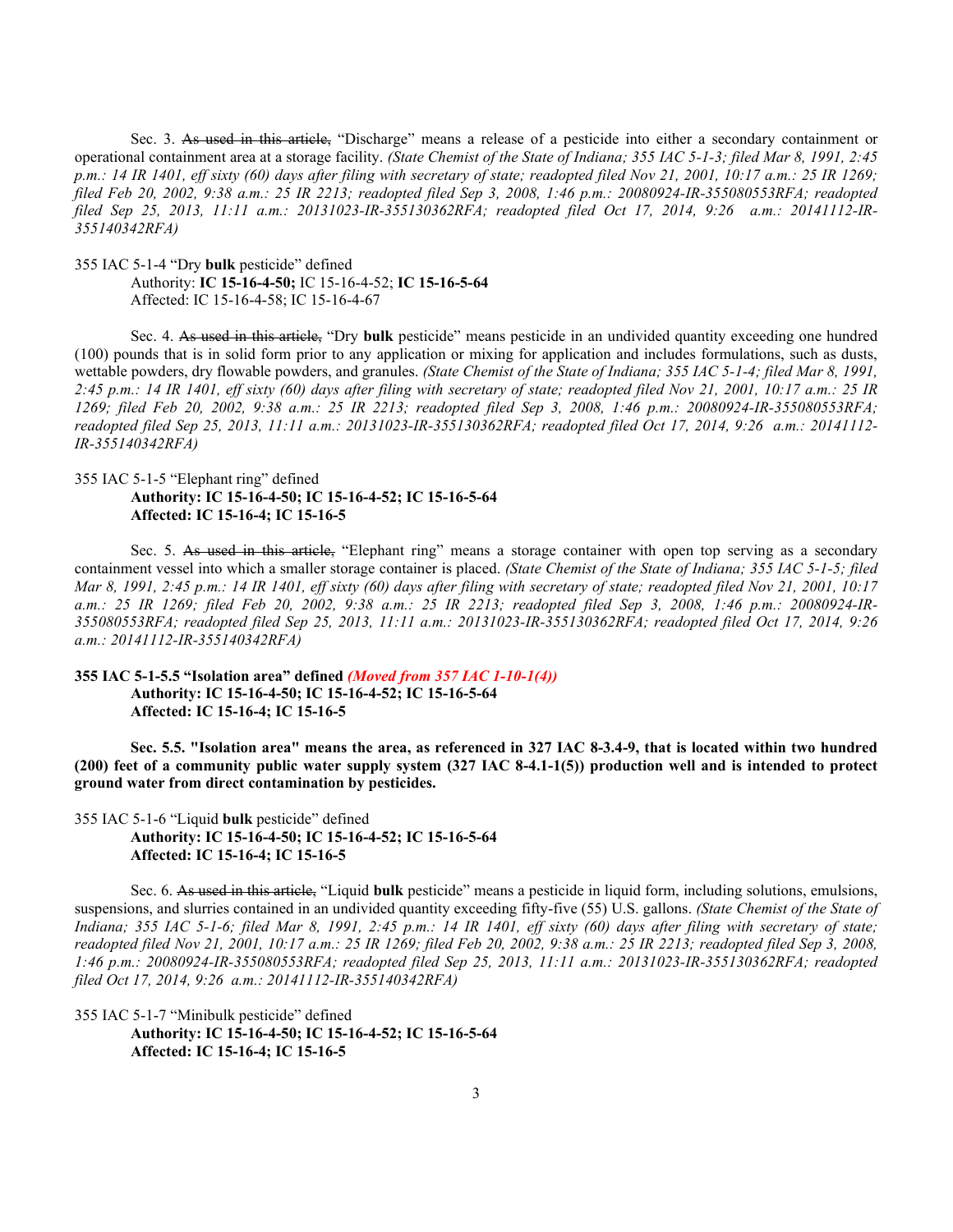Sec. 7. As used in this article, "Minibulk pesticide" means an amount of liquid pesticide greater than fifty-five (55) gallons (two hundred eight (208) liters) but not exceeding four hundred (400) gallons (one thousand five hundred fourteen  $(1,514)$  liters) which is held in a single container designed for ready handling and transport.  $\frac{1}{2}$  has been filled by the original pesticide manufacturer, and to which no substance has been added by any person. **A minibulk pesticide container includes a portable refillable container but does not include a mobile container such as application equipment or a delivery vehicle.**  *(State Chemist of the State of Indiana; 355 IAC 5-1-7; filed Mar 8, 1991, 2:45 p.m.: 14 IR 1401, eff sixty (60) days after filing with secretary of state; readopted filed Nov 21, 2001, 10:17 a.m.: 25 IR 1269; readopted filed Sep 20, 2007, 1:46 p.m.: 20071010-IR-355070484RFA; readopted filed Sep 25, 2013, 11:11 a.m.: 20131023-IR-355130362RFA; readopted filed Oct 17, 2014, 9:26 a.m.: 20141112-IR-355140342RFA)*

355 IAC 5-1-7.5 "Mobile container" defined **(Repealed)**

Authority: IC 15-16-4-52 Affected: IC 15-16-4-58; IC 15-16-4-67

> Sec. 7.5. As used in this article, "Mobile container" means a storage container that is designed and used as: (1) a delivery vehicle; (2) application equipment; or (3) a minibulk pesticide container.

*(State Chemist of the State of Indiana; 355 IAC 5-1-7.5; readopted filed Nov 21, 2001, 10:17 a.m.: 25 IR 1269; filed Feb 20, 2002, 9:38 a.m.: 25 IR 2213; readopted filed Sep 3, 2008, 1:46 p.m.: 20080924-IR-355080553RFA; readopted filed Sep 25, 2013, 11:11 a.m.: 20131023-IR-355130362RFA; readopted filed Oct 17, 2014, 9:26 a.m.: 20141112-IR-355140342RFA)*

# 355 IAC 5-1-8 "Operational area" defined **Authority: IC 15-16-4-50; IC 15-16-4-52; IC 15-16-5-64 Affected: IC 15-16-4; IC 15-16-5**

Sec. 8. As used in this article, "Operational area" means an area or areas at a liquid pesticide storage facility where pesticides are transferred, loaded, unloaded, mixed, repackaged, or where pesticides are cleaned or washed from containers, or application, storage, or transportation equipment. *(State Chemist of the State of Indiana; 355 IAC 5-1-8; filed Mar 8, 1991, 2:45 p.m.: 14 IR 1401, eff sixty (60) days after filing with secretary of state; readopted filed Nov 21, 2001, 10:17 a.m.: 25 IR 1269; readopted filed Sep 20, 2007, 1:46 p.m.: 20071010-IR-355070484RFA; readopted filed Sep 25, 2013, 11:11 a.m.: 20131023-IR-355130362RFA; readopted filed Oct 17, 2014, 9:26 a.m.: 20141112-IR-355140342RFA)*

# 355 IAC 5-1-9 "Operational area containment" defined **Authority: IC 15-16-4-50; IC 15-16-4-52; IC 15-16-5-64 Affected: IC 15-16-4; IC 15-16-5**

Sec. 9. As used in this article, "Operational area containment" means any structure or system designed and constructed to effectively intercept and contain discharges, including container or equipment wash water and rainwater, and to prevent runoff or leaching from a storage facility. *(State Chemist of the State of Indiana; 355 IAC 5-1-9; filed Mar 8, 1991, 2:45 p.m.: 14 IR 1401, eff sixty (60) days after filing with secretary of state; readopted filed Nov 21, 2001, 10:17 a.m.: 25 IR 1269; readopted filed Sep 20, 2007, 1:46 p.m.: 20071010-IR-355070484RFA; readopted filed Sep 25, 2013, 11:11 a.m.: 20131023-IR-355130362RFA; readopted filed Oct 17, 2014, 9:26 a.m.: 20141112-IR-355140342RFA)*

355 IAC 5-1-10 "Primary containment" defined *(Repealed)*

Sec. 10. *(Repealed by State Chemist of the State of Indiana; filed Feb 20, 2002, 9:38 a.m.: 25 IR 2220)*

# 355 IAC 5-1-11 "Secondary containment" defined **Authority: IC 15-16-4-50; IC 15-16-4-52; IC 15-16-5-64 Affected: IC 15-16-4; IC 15-16-5**

Sec. 11. As used in this article, "Secondary containment" means any structure, such as a dike, used to contain pesticide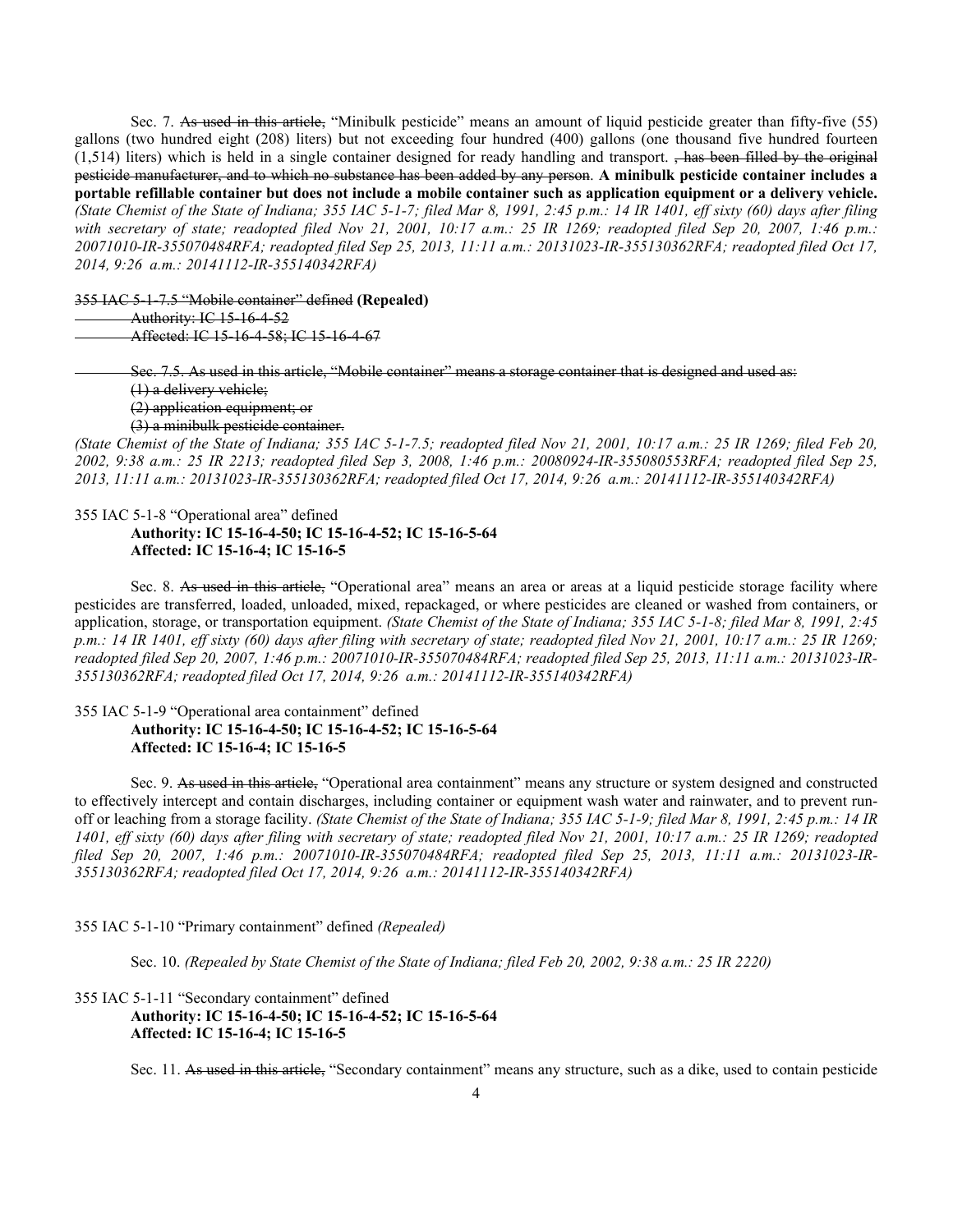discharges from storage containers and prevent run-off or leaching. *(State Chemist of the State of Indiana; 355 IAC 5-1-11; filed Mar 8, 1991, 2:45 p.m.: 14 IR 1402, eff sixty (60) days after filing with secretary of state; readopted filed Nov 21, 2001, 10:17 a.m.: 25 IR 1269; filed Feb 20, 2002, 9:38 a.m.: 25 IR 2213; readopted filed Sep 3, 2008, 1:46 p.m.: 20080924-IR-355080553RFA; readopted filed Sep 25, 2013, 11:11 a.m.: 20131023-IR-355130362RFA; readopted filed Oct 17, 2014, 9:26 a.m.: 20141112-IR-355140342RFA)*

# **355 IAC 5-1-11.5 "Service container" defined** *(Moved from 357 IAC 1-14-1(2))* **Authority: IC 15-16-4-50; IC 15-16-4-52; IC 15-16-5-64 Affected: IC 15-16-4; IC 15-16-5**

**Sec. 11.5. "Service container" means any package, can, bottle, jug, bag, or other containing device used to transport a diluted or undiluted pesticide from a storage site, to an application site, and return to the storage site, if needed. The term shall not mean any of the following:**

**(A) An original labeled pesticide container provided by the manufacturer.**

**(B) A device for measuring a pesticide.**

**(C) Equipment used solely for the application of a pesticide.**

# **355 IAC 5-1-11.6 "Small package pesticide" defined** *(New)* **Authority: IC 15-16-4-50; IC 15-16-4-52; IC 15-16-5-64 Affected: IC 15-16-4; IC 15-16-5**

**Sec. 11.6. "Small package pesticide" means a pesticide in any quantity less than bulk or minibulk quantities.**

355 IAC 5-1-12 "State chemist" defined **(Repealed)** Authority: IC 15-16-4-52 Affected: IC 15-16-4-58; IC 15-16-4-67

Sec. 12. As used in this article, "state chemist" means the Indiana state chemist or his appointed agent. *(State Chemist of the State of Indiana; 355 IAC 5-1-12; filed Mar 8, 1991, 2:45 p.m.: 14 IR 1402, eff sixty (60) days after filing with secretary of state; readopted filed Nov 21, 2001, 10:17 a.m.: 25 IR 1269; readopted filed Sep 20, 2007, 1:46 p.m.: 20071010-IR-355070484RFA; readopted filed Sep 25, 2013, 11:11 a.m.: 20131023-IR-355130362RFA; readopted filed Oct 17, 2014, 9:26 a.m.: 20141112-IR-355140342RFA)*

355 IAC 5-1-13 "Storage container" defined

**Authority: IC 15-16-4-50; IC 15-16-4-52; IC 15-16-5-64 Affected: IC 15-16-4; IC 15-16-5**

Sec. 13. (a) As used in this article, "Storage container" means a container used for the storage of liquid or dry pesticide at a storage facility**, including bulk, minibulk, and small package pesticide storage containers.**

(b) The term does not include a mobile container storing liquid pesticide for less than thirty (30) days. In the case of minibulk pesticide containers, written and verifiable documentation as to the period of storage at the storage facility shall be required and made available to the state chemist upon request. *(State Chemist of the State of Indiana; 355 IAC 5-1-13; filed Mar 8, 1991, 2:45 p.m.: 14 IR 1402, eff sixty (60) days after filing with secretary of state; readopted filed Nov 21, 2001, 10:17 a.m.: 25 IR 1269; filed Feb 20, 2002, 9:38 a.m.: 25 IR 2213; readopted filed Sep 3, 2008, 1:46 p.m.: 20080924-IR-355080553RFA; readopted filed Sep 25, 2013, 11:11 a.m.: 20131023-IR-355130362RFA; readopted filed Oct 17, 2014, 9:26 a.m.: 20141112- IR-355140342RFA)*

355 IAC 5-1-14 "Storage facility" defined

## **Authority: IC 15-16-4-50; IC 15-16-4-52; IC 15-16-5-64 Affected: IC 15-16-4; IC 15-16-5**

Sec. 14. As used in this article, "Storage facility" means a location at which liquid or dry pesticide is held in storage. *(State Chemist of the State of Indiana; 355 IAC 5-1-14; filed Mar 8, 1991, 2:45 p.m.: 14 IR 1402, eff sixty (60) days after filing*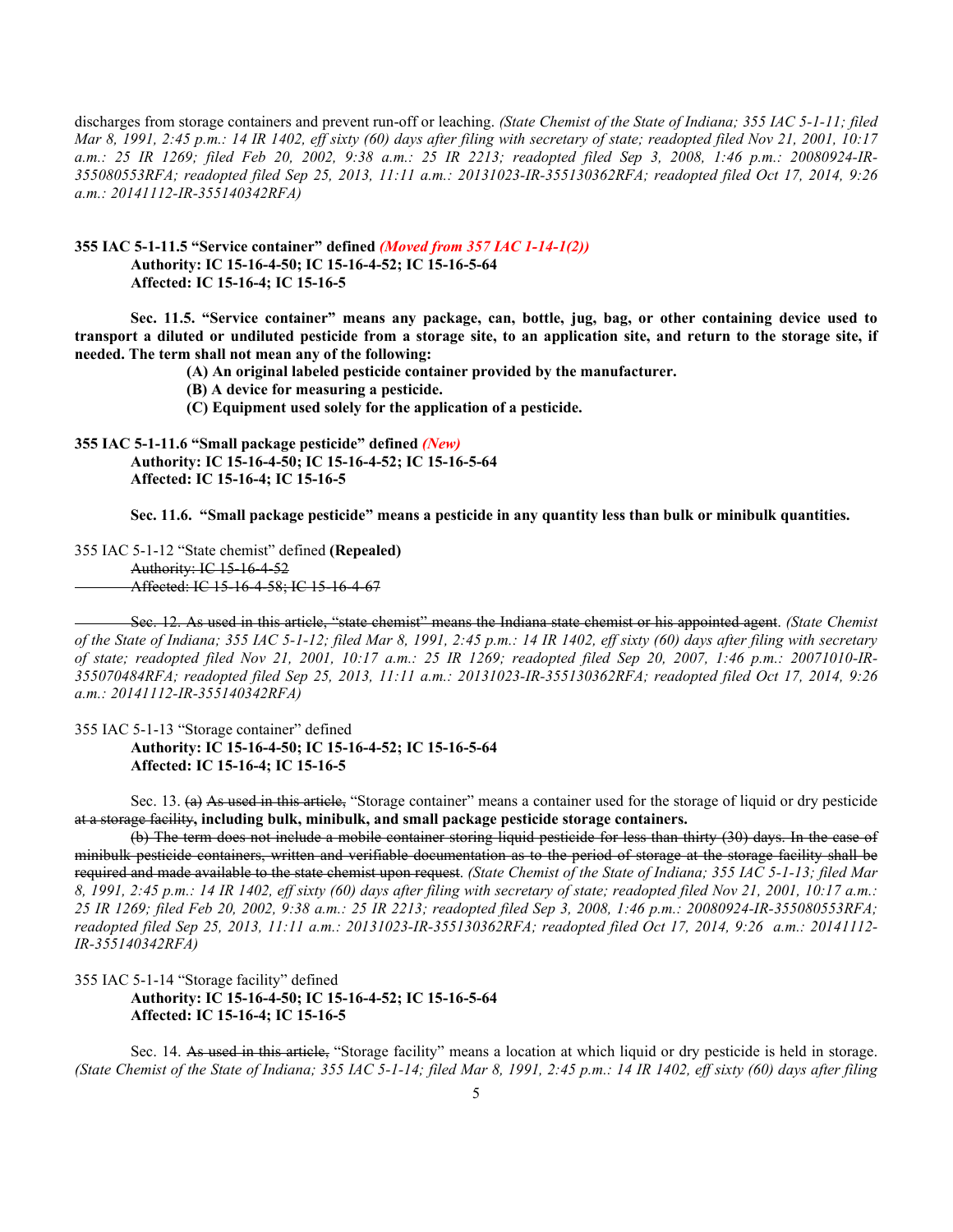*with secretary of state; readopted filed Nov 21, 2001, 10:17 a.m.: 25 IR 1269; filed Feb 20, 2002, 9:38 a.m.: 25 IR 2214; readopted filed Sep 3, 2008, 1:46 p.m.: 20080924-IR-355080553RFA; readopted filed Sep 25, 2013, 11:11 a.m.: 20131023-IR-355130362RFA; readopted filed Oct 17, 2014, 9:26 a.m.: 20141112-IR-355140342RFA)*

355 IAC 5-1-15 "Storage facility registry" defined

# **Authority: IC 15-16-4-50; IC 15-16-4-52; IC 15-16-5-64 Affected: IC 15-16-4; IC 15-16-5**

Sec. 15. As used in this article, "Storage facility registry" means the annual listing of all **bulk pesticide** storage facilities in Indiana by the state chemist as derived from written notification from the storage facility. *(State Chemist of the State of Indiana; 355 IAC 5-1-15; filed Mar 8, 1991, 2:45 p.m.: 14 IR 1402, eff sixty (60) days after filing with secretary of state; readopted filed Nov 21, 2001, 10:17 a.m.: 25 IR 1269; filed Feb 20, 2002, 9:38 a.m.: 25 IR 2214; readopted filed Sep 3, 2008, 1:46 p.m.: 20080924-IR-355080553RFA; readopted filed Sep 25, 2013, 11:11 a.m.: 20131023-IR-355130362RFA; readopted filed Oct 17, 2014, 9:26 a.m.: 20141112-IR-355140342RFA)*

**355 IAC 5-1-16 "Wellhead protection area" defined** *(Moved from 357 IAC 1-10-1(10))* **Authority: IC 15-16-4-50; IC 15-16-4-52; IC 15-16-5-64 Affected: IC 15-16-4; IC 15-16-5**

**Sec. 16. "Wellhead protection area" means the surface and subsurface area, as referenced in 327 IAC 8-4.1- 1(27), that is located within three thousand (3,000) feet of a community public water supply system (327 IAC 8-4.1-1(5)) production well or well field and through which contaminants are likely to move.**

Rule 2. Storage of Liquid **Bulk and Minibulk** Pesticide

355 IAC 5-2-1 **Liquid b**ulk and minibulk storage containers and appurtenances; basic requirements **Authority: IC 15-16-4-50; IC 15-16-4-52; IC 15-16-5-64 Affected: IC 15-16-4; IC 15-16-5**

Sec. 1. (a) **Bulk and minibulk s**torage containers and appurtenances shall be constructed, installed, and maintained so as to prevent the discharge **or the spill** of liquid pesticide.

(b) Storage containers and appurtenances shall be constructed of materials which are resistant to corrosion, puncture, or cracking.

(c) Materials used in the construction or repair of storage containers and appurtenances may not be of a type which react chemically or electrolytically with stored liquid pesticide in a way which may weaken the storage container or appurtenances, create a risk of discharge, or adulterate the pesticide.

(d) Metals used for valves, fittings, and repairs on metal containers shall be compatible with the metals used in the construction of the storage container so that the combination of metals does not cause or increase corrosion which may weaken the storage container or its appurtenances or create a risk of discharge.

(e) Storage containers and appurtenances shall be designed to handle all operating stresses, taking into account static head, pressure build-up from pumps and compressors, and any other mechanical stresses to which the storage containers and appurtenances may be subject in the foreseeable course of operations. *(State Chemist of the State of Indiana; 355 IAC 5-2-1; filed Mar 8, 1991, 2:45 p.m.: 14 IR 1402, eff sixty (60) days after filing with secretary of state; readopted filed Nov 21, 2001, 10:17 a.m.: 25 IR 1269; readopted filed Sep 20, 2007, 1:46 p.m.: 20071010-IR-355070484RFA; readopted filed Sep 3, 2008, 1:46 p.m.: 20080924-IR-355080553RFA; readopted filed Oct 17, 2014, 9:26 a.m.: 20141112-IR-355140342RFA)*

# 355 IAC 5-2-2 Prohibition against underground storage **of bulk and minibulk pesticides Authority: IC 15-16-4-50; IC 15-16-4-52; IC 15-16-5-64 Affected: IC 15-16-4; IC 15-16-5**

Sec. 2. Liquid **bulk and minibulk** pesticide shall not be stored in an underground storage container. *(State Chemist of the State of Indiana; 355 IAC 5-2-2; filed Mar 8, 1991, 2:45 p.m.: 14 IR 1403, eff sixty (60) days after filing with secretary of state; readopted filed Nov 21, 2001, 10:17 a.m.: 25 IR 1269; filed Feb 20, 2002, 9:38 a.m.: 25 IR 2214; readopted filed Sep 3,*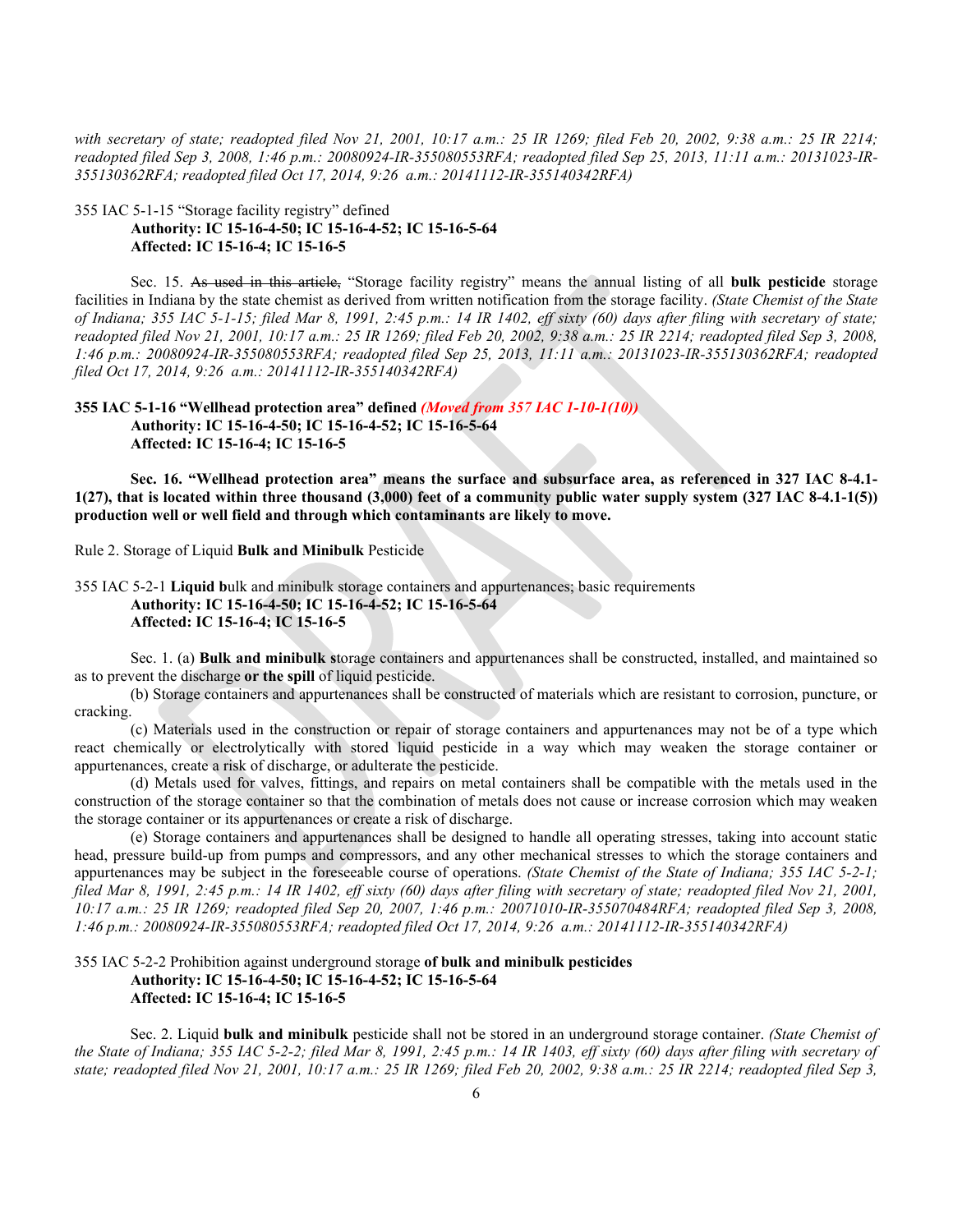### 355 IAC 5-2-3 Abandoned **bulk and minibulk** containers **and structures Authority: IC 15-16-4-50; IC 15-16-4-52; IC 15-16-5-64 Affected: IC 15-16-4; IC 15-16-5**

Sec. 3. (a) **Bulk and minibulk pesticide** storage containers and other containers used at a storage facility to hold pesticide or pesticide rinsate are considered abandoned if they have been out of service for more than six (6) months because of a weakness or leak or have been out of service for any reason for more than two (2) years.

(b) Abandoned underground containers **structures**, including abandoned underground catch basins, shall be thoroughly cleaned and removed from the ground or thoroughly cleaned and filled with an inert solid. All connections and vents shall be disconnected and sealed. A record of the catch basin **structure** size, location, and method of closing shall be maintained at the storage facility or as otherwise provided for in this article.

(c) Abandoned aboveground **bulk and minibulk pesticide** containers shall be thoroughly cleaned. All hatches on the containers shall be left open, and all valves or connections shall be severed and left open.

(d) Secondary containment is not considered abandoned merely because there have been no discharges into the secondary containment. *(State Chemist of the State of Indiana; 355 IAC 5-2-3; filed Mar 8, 1991, 2:45 p.m.: 14 IR 1403, eff sixty (60) days after filing with secretary of state; readopted filed Nov 21, 2001, 10:17 a.m.: 25 IR 1269; filed Feb 20, 2002, 9:38 a.m.: 25 IR 2214; readopted filed Sep 3, 2008, 1:46 p.m.: 20080924-IR-355080553RFA; readopted filed Oct 17, 2014, 9:26 a.m.: 20141112-IR-355140342RFA)*

355 IAC 5-2-4 Prohibited materials

# **Authority: IC 15-16-4-50; IC 15-16-4-52; IC 15-16-5-64 Affected: IC 15-16-4; IC 15-16-5**

Sec. 4. (a) **Bulk s**torage containers and appurtenances shall not be made of polyvinyl chloride.

(b) A **bulk or minibulk** storage container shall not be made of ferrous metals, unless the container is made of stainless steel or other approved materials or the container has a protective lining that inhibits corrosion and does not react chemically with the stored pesticide. *(State Chemist of the State of Indiana; 355 IAC 5-2-4; filed Mar 8, 1991, 2:45 p.m.: 14 IR 1403, eff sixty (60) days after filing with secretary of state; readopted filed Nov 21, 2001, 10:17 a.m.: 25 IR 1269; filed Feb 20, 2002, 9:38 a.m.: 25 IR 2214; readopted filed Sep 3, 2008, 1:46 p.m.: 20080924-IR-355080553RFA; readopted filed Oct 17, 2014, 9:26 a.m.: 20141112-IR-355140342RFA)*

# 355 IAC 5-2-5 Anchoring **bulk and minibulk** storage containers **Authority: IC 15-16-4-50; IC 15-16-4-52; IC 15-16-5-64 Affected: IC 15-16-4; IC 15-16-5**

Sec. 5. (a) **Bulk and minibulk s**torage containers shall be anchored, as necessary, to prevent flotation or instability which might occur as a result of liquid accumulations within secondary containment.

(b) Storage containers shall be considered anchored if, in addition to other approved means, the containers:

(1) are placed on a raised area or platform of such height as to prevent flotation or instability in the event of liquid accumulations; or

(2) store product with sufficient volume to rise to at least the height of the secondary containment walls.

*(State Chemist of the State of Indiana; 355 IAC 5-2-5; filed Mar 8, 1991, 2:45 p.m.: 14 IR 1403, eff sixty (60) days after filing with secretary of state; readopted filed Nov 21, 2001, 10:17 a.m.: 25 IR 1269; filed Feb 20, 2002, 9:38 a.m.: 25 IR 2215; readopted filed Sep 3, 2008, 1:46 p.m.: 20080924-IR-355080553RFA; readopted filed Oct 17, 2014, 9:26 a.m.: 20141112-IR-355140342RFA)*

# 355 IAC 5-2-6 Vents **for bulk storage containers Authority: IC 15-16-4-50; IC 15-16-4-52; IC 15-16-5-64 Affected: IC 15-16-4; IC 15-16-5**

Sec. 6. (a) Each **bulk** storage container shall be equipped with a vent with hood or inverted opening.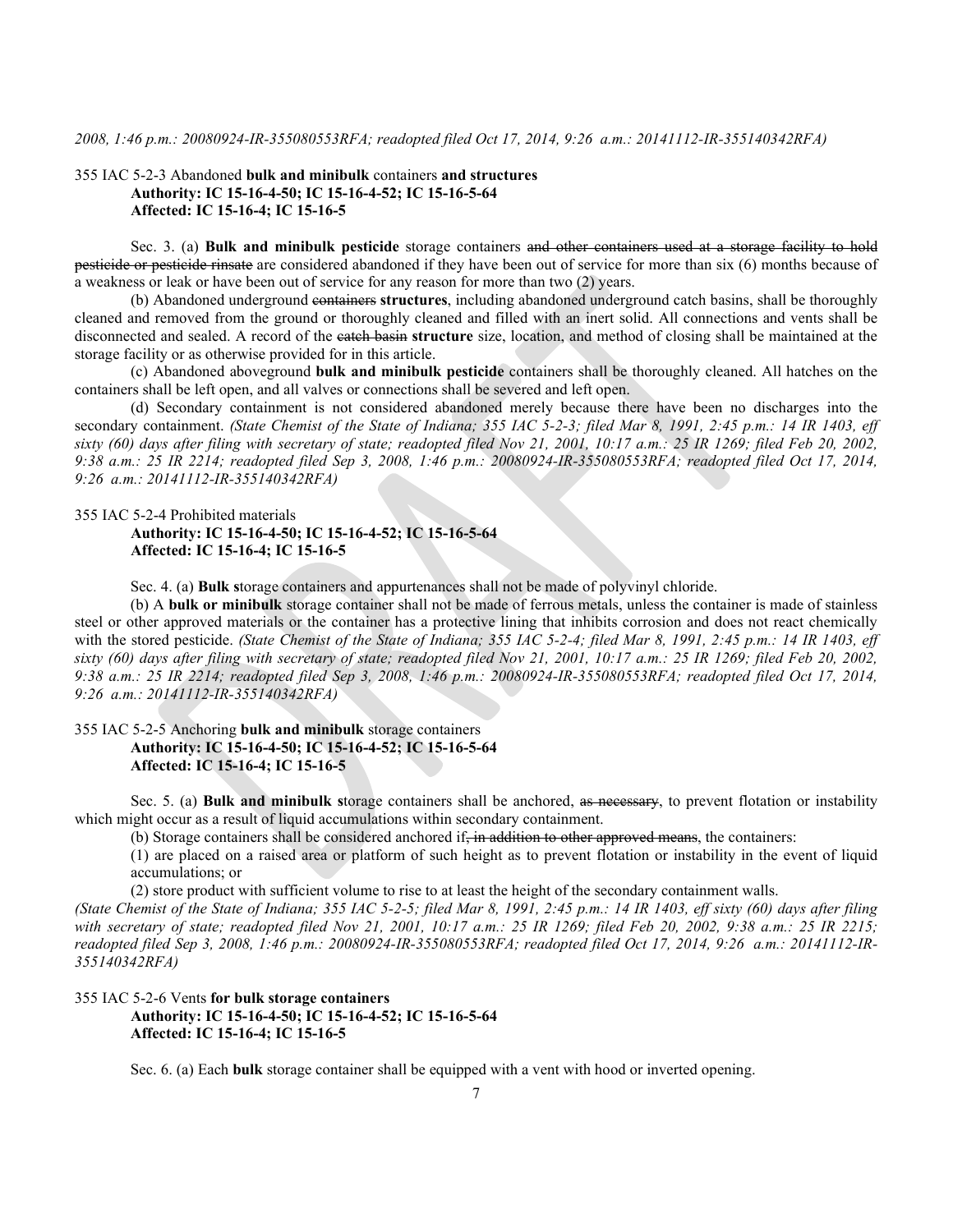(b) Conservation vents shall be used on containers storing products where loss of vapor affects product quality or where the vapor is harmful to plants, animals, or humans.

(c) Conservation vents shall open and close within the designed pressure limits of the storage container. *(State Chemist of the State of Indiana; 355 IAC 5-2-6; filed Mar 8, 1991, 2:45 p.m.: 14 IR 1403, eff sixty (60) days after filing with secretary of state; readopted filed Nov 21, 2001, 10:17 a.m.: 25 IR 1269; filed Feb 20, 2002, 9:38 a.m.: 25 IR 2215; readopted filed Sep 3, 2008, 1:46 p.m.: 20080924-IR-355080553RFA; readopted filed Oct 17, 2014, 9:26 a.m.: 20141112-IR-355140342RFA)*

355 IAC 5-2-7 Security **(Repealed)** *(Moved to 355 IAC 5-9-2)*

Authority: IC 15-16-4-52

Affected: IC 15-16-4-58; IC 15-16-4-67

Sec. 7. (a) Storage containers and appurtenances shall be secured **as follows:** to provide reasonable protection

from wildlife, vandalism, and unauthorized access. Such security shall be provided by fencing, lighting, or other approved means.

(b) Valves on storage containers shall be locked or otherwise secured, except when persons responsible for facility security are present at the facility.

(c) Valves on mobile containers parked overnight at a storage facility shall be locked or secured except when persons responsible for facility security are present at the facility.

(d) Valves on empty containers need not be secured. *(State Chemist of the State of Indiana; 355 IAC 5-2-7; filed Mar 8, 1991, 2:45 p.m.: 14 IR 1403, eff sixty (60) days after filing with secretary of state; readopted filed Nov 21, 2001, 10:17 a.m.: 25 IR 1269; filed Feb 20, 2002, 9:38 a.m.: 25 IR 2215; readopted filed Sep 3, 2008, 1:46 p.m.: 20080924-IR-355080553RFA; readopted filed Oct 17, 2014, 9:26 a.m.: 20141112-IR-355140342RFA)*

### 355 IAC 5-2-8 Filling **liquid bulk pesticide containers Authority: IC 15-16-4-50; IC 15-16-4-52; IC 15-16-5-64 Affected: IC 15-16-4; IC 15-16-5**

Sec. 8. **Liquid bulk pesticide** storage containers shall not be filled to more than ninety-five percent (95%) of capacity unless the storage container construction or location provides constant temperature control, or is otherwise designed to be filled to a capacity of greater than ninety-five percent (95%). *(State Chemist of the State of Indiana; 355 IAC 5-2-8; filed Mar 8, 1991, 2:45 p.m.: 14 IR 1404, eff sixty (60) days after filing with secretary of state; readopted filed Nov 21, 2001, 10:17 a.m.: 25 IR 1269; filed Feb 20, 2002, 9:38 a.m.: 25 IR 2215; readopted filed Sep 3, 2008, 1:46 p.m.: 20080924-IR-355080553RFA; readopted filed Oct 17, 2014, 9:26 a.m.: 20141112-IR-355140342RFA)*

### 355 IAC 5-2-9 **Liquid bulk and minibulk** shutoff valves **Authority: IC 15-16-4-50; IC 15-16-4-52; IC 15-16-5-64 Affected: IC 15-16-4; IC 15-16-5**

Sec. 9. (a) **Bulk and minibulk** storage container connections, except for safety relief connections, shall be equipped with a shutoff valve located on the storage container or at a distance from the storage container dictated by standard engineering practice **that allows the attending operator to expeditiously stop the flow of pesticide from the container.**

(b) Except for a storage container of minibulk pesticide, All wetted parts inside shutoff valves and connections from the **liquid bulk** storage container to the shutoff valve shall be made of stainless steel. or other approved material. *(State Chemist of the State of Indiana; 355 IAC 5-2-9; filed Mar 8, 1991, 2:45 p.m.: 14 IR 1404, eff sixty (60) days after filing with secretary of state; readopted filed Nov 21, 2001, 10:17 a.m.: 25 IR 1269; filed Feb 20, 2002, 9:38 a.m.: 25 IR 2215; readopted filed Sep 3, 2008, 1:46 p.m.: 20080924-IR-355080553RFA; readopted filed Oct 17, 2014, 9:26 a.m.: 20141112-IR-355140342RFA)*

### 355 IAC 5-2-10 Appurtenances **for bulk and minibulk pesticide containers Authority: IC 15-16-4-50; IC 15-16-4-52; IC 15-16-5-64 Affected: IC 15-16-4; IC 15-16-5**

Sec. 10. Appurtenances **for bulk and minibulk containers** shall be adequately supported to prevent sagging and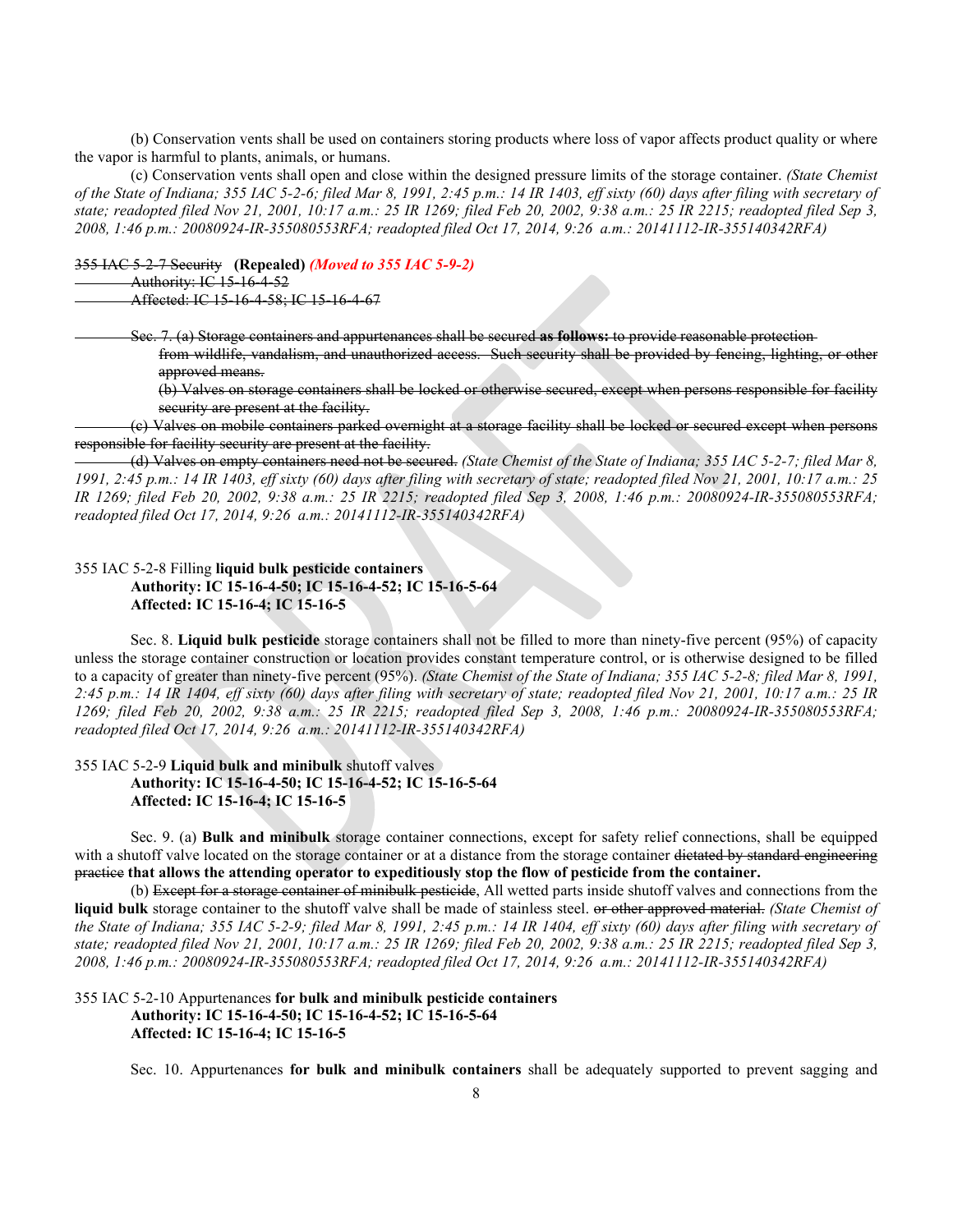possible breakage because of gravity and other forces which may be encountered in the ordinary course of operations. *(State Chemist of the State of Indiana; 355 IAC 5-2-10; filed Mar 8, 1991, 2:45 p.m.: 14 IR 1404, eff sixty (60) days after filing with secretary of state; readopted filed Nov 21, 2001, 10:17 a.m.: 25 IR 1269; filed Feb 20, 2002, 9:38 a.m.: 25 IR 2216; readopted filed Sep 3, 2008, 1:46 p.m.: 20080924-IR-355080553RFA; readopted filed Oct 17, 2014, 9:26 a.m.: 20141112-IR-355140342RFA)*

# 355 IAC 5-2-11 Liquid **bulk pesticide** level gauging device **Authority: IC 15-16-4-50; IC 15-16-4-52; IC 15-16-5-64 Affected: IC 15-16-4; IC 15-16-5**

Sec. 11. (a) **Liquid bulk** storage containers shall be equipped with a liquid level gauging device or other means by which the level of liquid in the storage container can be readily and safely determined.

(b) External sight gauges are prohibited. *(State Chemist of the State of Indiana; 355 IAC 5-2-11; filed Mar 8, 1991, 2:45 p.m.: 14 IR 1404, eff sixty (60) days after filing with secretary of state; readopted filed Nov 21, 2001, 10:17 a.m.: 25 IR 1269; filed Feb 20, 2002, 9:38 a.m.: 25 IR 2216; readopted filed Sep 3, 2008, 1:46 p.m.: 20080924-IR-355080553RFA; readopted filed Oct 17, 2014, 9:26 a.m.: 20141112-IR-355140342RFA)*

# 355 IAC 5-2-12 Maintenance **of bulk and minibulk pesticide containers and appurtenances Authority: IC 15-16-4-50; IC 15-16-4-52; IC 15-16-5-64 Affected: IC 15-16-4; IC 15-16-5**

Sec. 12. **Bulk and minibulk s**torage containers and appurtenances shall be maintained to minimize the risk of a discharge. *(State Chemist of the State of Indiana; 355 IAC 5-2-12; filed Mar 8, 1991, 2:45 p.m.: 14 IR 1404, eff sixty (60) days after filing with secretary of state; readopted filed Nov 21, 2001, 10:17 a.m.: 25 IR 1269; filed Feb 20, 2002, 9:38 a.m.: 25 IR 2216; readopted filed Sep 3, 2008, 1:46 p.m.: 20080924-IR-355080553RFA; readopted filed Oct 17, 2014, 9:26 a.m.: 20141112-IR-355140342RFA)*

355 IAC 5-2-13 Compliance with effective date of rule *(Repealed)*

Sec. 13. *(Repealed by State Chemist of the State of Indiana; filed Feb 20, 2002, 9:38 a.m.: 25 IR 2220)*

Rule 3. Operational Area Containment of Liquid **Bulk and Minibulk** Pesticide at Storage Facilities

## 355 IAC 5-3-1 **Bulk and minibulk o**perational area containment **Authority: IC 15-16-4-50; IC 15-16-4-52; IC 15-16-5-64 Affected: IC 15-16-4; IC 15-16-5**

Sec. 1. (a) Operational areas at a storage facility **for bulk and minibulk containers** shall have containment that is curbed and paved with reinforced concrete or other approved material that provides an impervious surface. Operational area activities**,** shall be carried out within this containment.

(b) The operational area containment shall be constructed and reinforced to support the foreseeable maximum gross load of all product, equipment, and motor vehicles utilizing the area. The containment shall have a minimum width of ten (10) feet, a minimum length of twenty (20) feet, and a minimum capacity of seven hundred fifty (750) gallons. Points of loading and unloading shall be positioned over the containment.

(c) Wherever sufficient capacity required in 355 IAC 5-4-1(c) and provisions of this rule are complied with, the secondary containment described in 355 IAC 5-4 may be designed for and jointly used in lieu of a separate operational area containment.

(d) The operational area containment shall form or drain into a watertight catch basin. If the operational area containment drains to a sump, the catch basin may include the sump and an aboveground container, provided a pump is installed which automatically transfers the contents of the sump into an aboveground container. Such containers used for the temporary storage of liquids collected from the operational area containment shall be located within secondary containment.

(e) All liquids shall be promptly removed from the operational area containment for use in the blending process or for proper disposal in accordance with all applicable rules. The capacity required in subsection (b) shall be available at all times.

(f) Storage containers and appurtenances shall be protected against reasonably foreseeable risks of damage by vehicles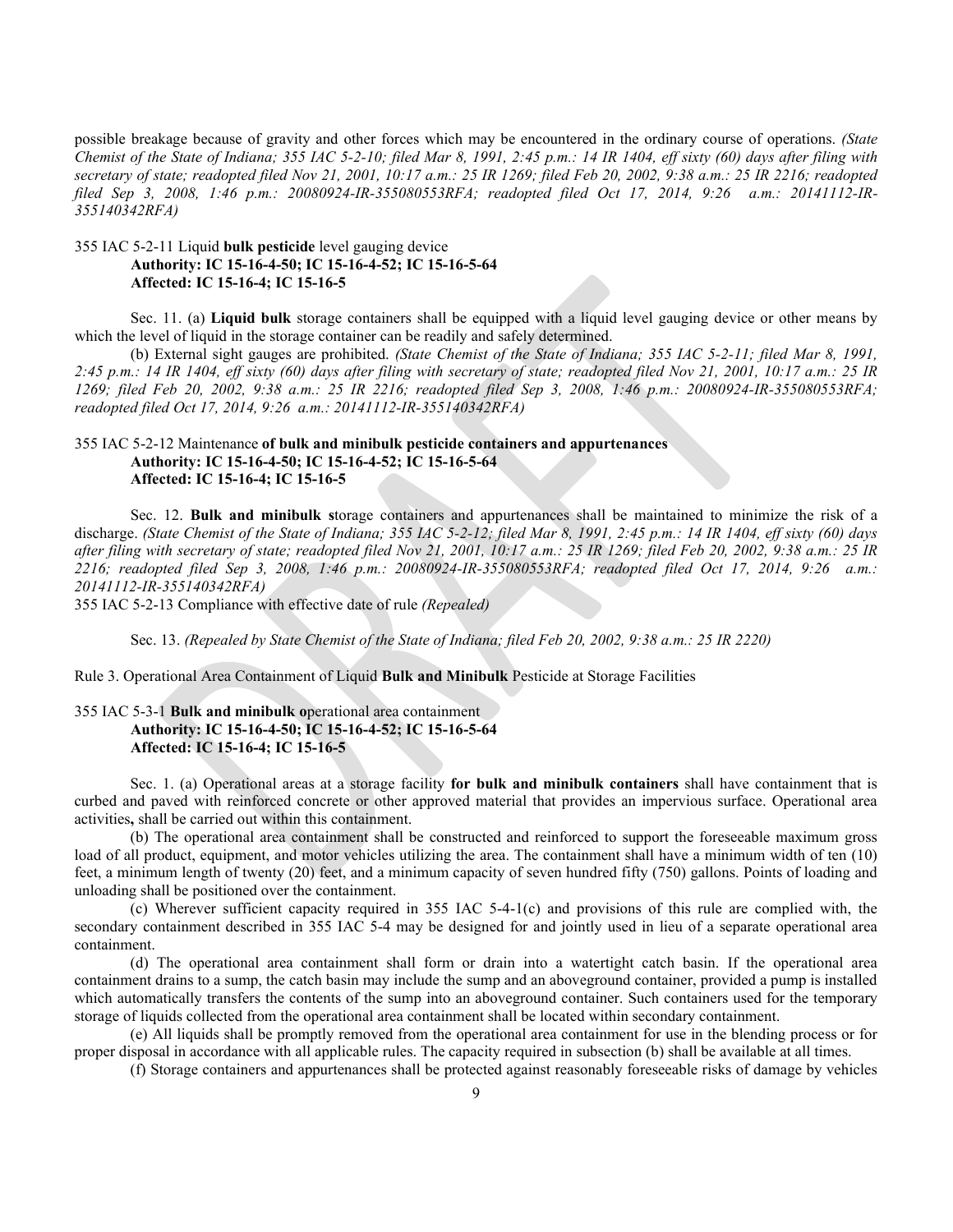operating in the area.

(g) This section does not apply to the unloading of mobile containers at the pesticide application site.

(h) Operational area containment shall be maintained as necessary to assure compliance with this rule.

(i) Alternative means, including portable operational area containment systems, shall be permitted to serve as operational area containment systems if approved. *(State Chemist of the State of Indiana; 355 IAC 5-3-1; filed Mar 8, 1991, 2:45 p.m.: 14 IR 1405, eff sixty (60) days after filing with secretary of state; readopted filed Nov 21, 2001, 10:17 a.m.: 25 IR 1269; filed Feb 20, 2002, 9:38 a.m.: 25 IR 2216; readopted filed Sep 3, 2008, 1:46 p.m.: 20080924-IR-355080553RFA; readopted filed Oct 17, 2014, 9:26 a.m.: 20141112-IR-355140342RFA)*

355 IAC 5-3-2 Compliance with effective date of rule *(Repealed)*

Sec. 2. *(Repealed by State Chemist of the State of Indiana; filed Feb 20, 2002, 9:38 a.m.: 25 IR 2220)*

Rule 4. Secondary Containment of Liquid **Bulk and Minibulk** Pesticide

355 IAC 5-4-1 General requirements

**Authority: IC 15-16-4-50; IC 15-16-4-52; IC 15-16-5-64 Affected: IC 15-16-4; IC 15-16-5**

Sec. 1. (a) Liquid **bulk and minibulk** pesticide storage containers shall be located within secondary containment constructed with a **an impermeable** base **floor and** perimeter wall. **Secondary containment for liquid bulk storage containers must have a** and sloped floor. **Secondary containment for minibulk storage containers is not required to have** Exception for a sloped floor. may be granted by the state chemist.

(b) The **secondary** containment area **for liquid bulk pesticide storage containers** shall be separate from a secondary containment area for other materials. and used only for containment of liquid pesticide storage containers or other pesticide related equipment. **The secondary containment area for liquid minibulk pesticide containers is not required to be separate from a secondary containment area for other chemical storage containers.** Adjoining secondary containment areas may share **impermeable** common walls.

(c) Secondary containment not protected from rainfall shall at all times have a minimum capacity of one hundred percent (100%) of the volume of the largest storage container within the contained area plus the volume displaced by all the other tanks, equipment, and appurtenances in the area up to the safe design level of the containment structure plus a freeboard of six (6) inches.

(d) Secondary containment protected from rainfall is not required to have the freeboard noted in subsection (c), but shall comply with all other requirements therein.

(e) Secondary containment constructed prior to enactment of this rule and that has a capacity of a minimum of one hundred ten percent (110%) of the volume of the largest storage container within the contained area plus the volume displaced by all the other tanks in the area up to the safe design level of the containment structure shall be deemed to be in compliance with this rule. Any such storage facility upon alteration of the secondary containment area or increases in storage container volume shall be brought into full compliance within ninety (90) days of alteration or increase.

(f) **Open drains and permeable** tile drainage shall not be permitted within or under secondary containment. *(State Chemist of the State of Indiana; 355 IAC 5-4-1; filed Mar 8, 1991, 2:45 p.m.: 14 IR 1405, eff sixty (60) days after filing with secretary of state; readopted filed Nov 21, 2001, 10:17 a.m.: 25 IR 1269; filed Feb 20, 2002, 9:38 a.m.: 25 IR 2217; readopted filed Sep 3, 2008, 1:46 p.m.: 20080924-IR-355080553RFA; readopted filed Oct 17, 2014, 9:26 a.m.: 20141112-IR-355140342RFA)*

#### 355 IAC 5-4-2 Walls

### **Authority: IC 15-16-4-50; IC 15-16-4-52; IC 15-16-5-64 Affected: IC 15-16-4; IC 15-16-5**

Sec. 2. (a) The walls of secondary containment shall be constructed of steel, poured reinforced concrete, pre-casted concrete modules, or solid masonry and be designed to withstand a full hydrostatic head of any discharged liquid and weight load of material used in construction.

(b) Cracks and seams shall be sealed to prevent leakage.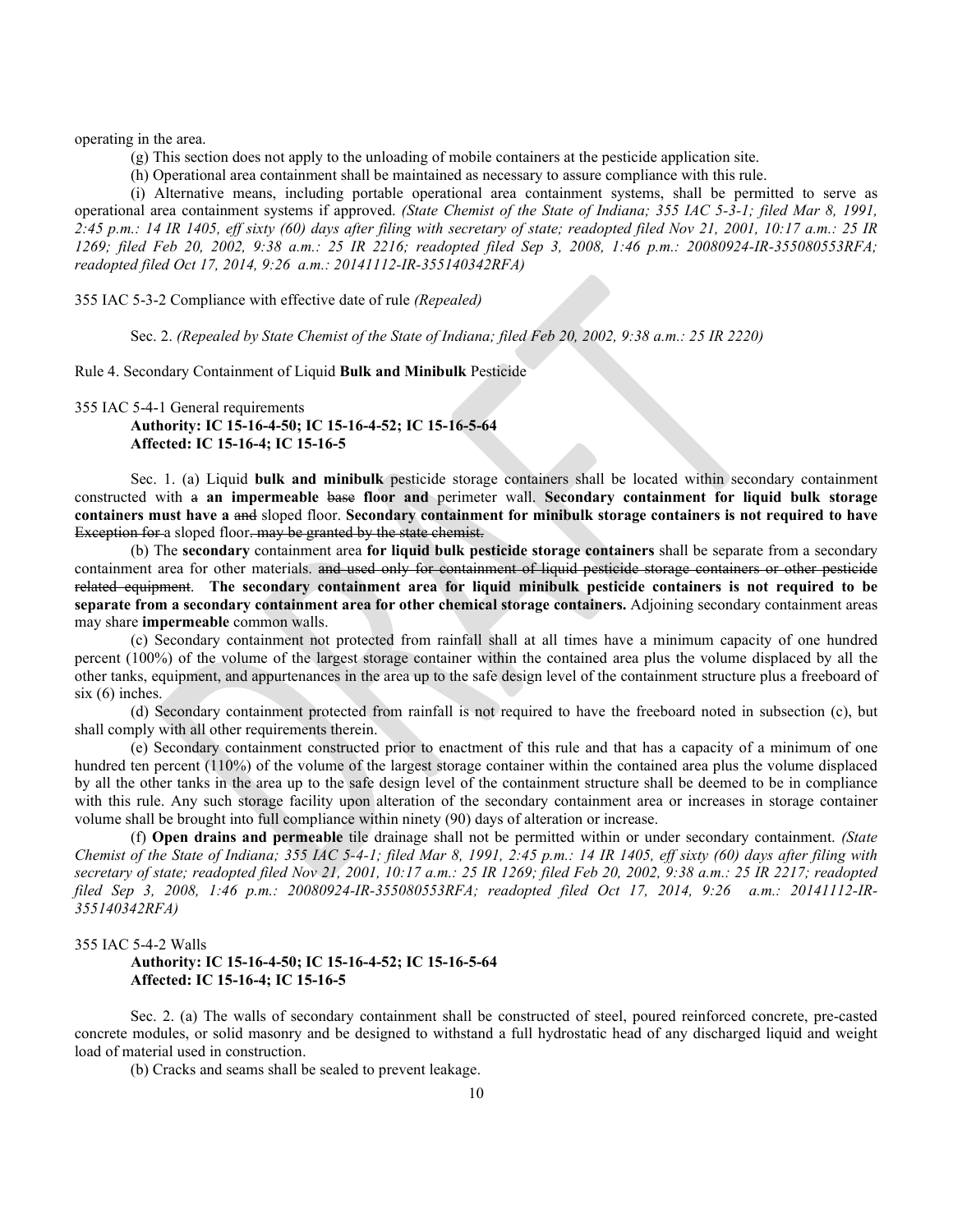(c) Walls shall not exceed six (6) feet in height above interior grade unless provisions are made for normal access and necessary emergency access to storage containers, valves, and other equipment and for safe exit from the secondary containment.

(d) Walls constructed of concrete or solid masonry shall rest upon a floating base **floor** of concrete prepared as in section 3(b) of this rule or upon suitable concrete footings which extend below the average frost depth. Joints between walls and the base **floor** shall be watertight. *(State Chemist of the State of Indiana; 355 IAC 5-4-2; filed Mar 8, 1991, 2:45 p.m.: 14 IR 1406; errata filed May 10, 1991, 2:30 p.m.: 14 IR 1730, eff sixty (60) days after filing with secretary of state; readopted filed Nov 21, 2001, 10:17 a.m.: 25 IR 1269; filed Feb 20, 2002, 9:38 a.m.: 25 IR 2217; readopted filed Sep 3, 2008, 1:46 p.m.: 20080924-IR-355080553RFA; readopted filed Oct 17, 2014, 9:26 a.m.: 20141112-IR-355140342RFA)*

# 355 IAC 5-4-3 Base liners **Floors Authority: IC 15-16-4-50; IC 15-16-4-52; IC 15-16-5-64 Affected: IC 15-16-4; IC 15-16-5**

Sec. 3. (a) The base **floor** of secondary containment shall be lined with **impermeable and constructed of** concrete, steel, or other approved liners **materials**.

(b) Concrete liners **floors** shall be designed according to good engineering practices to withstand any foreseeable loading conditions, including a full hydrostatic head of discharged fluid and static loads of storage containers, including appurtenances, equipment, and contents. Cracks and seams shall be sealed to prevent leakage.

(c) Steel liners and installation plans shall be approved before use.

(d) Synthetic liners and installation plans shall be approved before use.

(e) Synthetic liners shall have a minimum thickness of thirty (30) mils (eight-tenths (0.8) millimeter) and be chemically compatible with the materials being stored within the containment.

(f) Synthetic liners shall be installed under the supervision of a qualified representative of the manufacturer, and all field constructed seams shall be tested and repaired, if necessary, in accordance with the manufacturer's recommendations. *(State Chemist of the State of Indiana; 355 IAC 5-4-3; filed Mar 8, 1991, 2:45 p.m.: 14 IR 1406, eff sixty (60) days after filing with secretary of state; readopted filed Nov 21, 2001, 10:17 a.m.: 25 IR 1269; filed Feb 20, 2002, 9:38 a.m.: 25 IR 2218; readopted filed Sep 3, 2008, 1:46 p.m.: 20080924-IR-355080553RFA; readopted filed Oct 17, 2014, 9:26 a.m.: 20141112-IR-355140342RFA)*

355 IAC 5-4-4 Drainage from secondary containment

#### **Authority: IC 15-16-4-50; IC 15-16-4-52; IC 15-16-5-64 Affected: IC 15-16-4; IC 15-16-5**

Sec. 4. Secondary containment shall not have a **drain,** relief outlet, or valve. **Except for secondary containment for minibulk containers,** the base **floor** shall slope to a collecting spot where liquid shall be removed by a manually activated pump over the wall for use in the blending process or for proper disposal in accordance with all applicable regulations **pesticide label directions**. *(State Chemist of the State of Indiana; 355 IAC 5-4-4; filed Mar 8, 1991, 2:45 p.m.: 14 IR 1407, eff sixty (60)*  days after filing with secretary of state; readopted filed Nov 21, 2001, 10:17 a.m.: 25 IR 1269; filed Feb 20, 2002, 9:38 a.m.: 25 *IR 2218; readopted filed Sep 3, 2008, 1:46 p.m.: 20080924-IR-355080553RFA; readopted filed Oct 17, 2014, 9:26 a.m.: 20141112-IR-355140342RFA)*

355 IAC 5-4-5 Drainage from contained areas within dikes; concrete lined area *(Repealed)*

Sec. 5. *(Repealed by State Chemist of the State of Indiana; filed Feb 20, 2002, 9:38 a.m.: 25 IR 2220)*

355 IAC 5-4-6 Drainage from contained areas within dikes; alternative to a recessed catch drain in concrete lined containment areas *(Repealed)*

Sec. 6. *(Repealed by State Chemist of the State of Indiana; filed Feb 20, 2002, 9:38 a.m.: 25 IR 2220)*

355 IAC 5-4-7 Alternative to secondary containment for storage containers of 3,000 gallons or less **Authority: IC 15-16-4-50; IC 15-16-4-52; IC 15-16-5-64 Affected: IC 15-16-4; IC 15-16-5**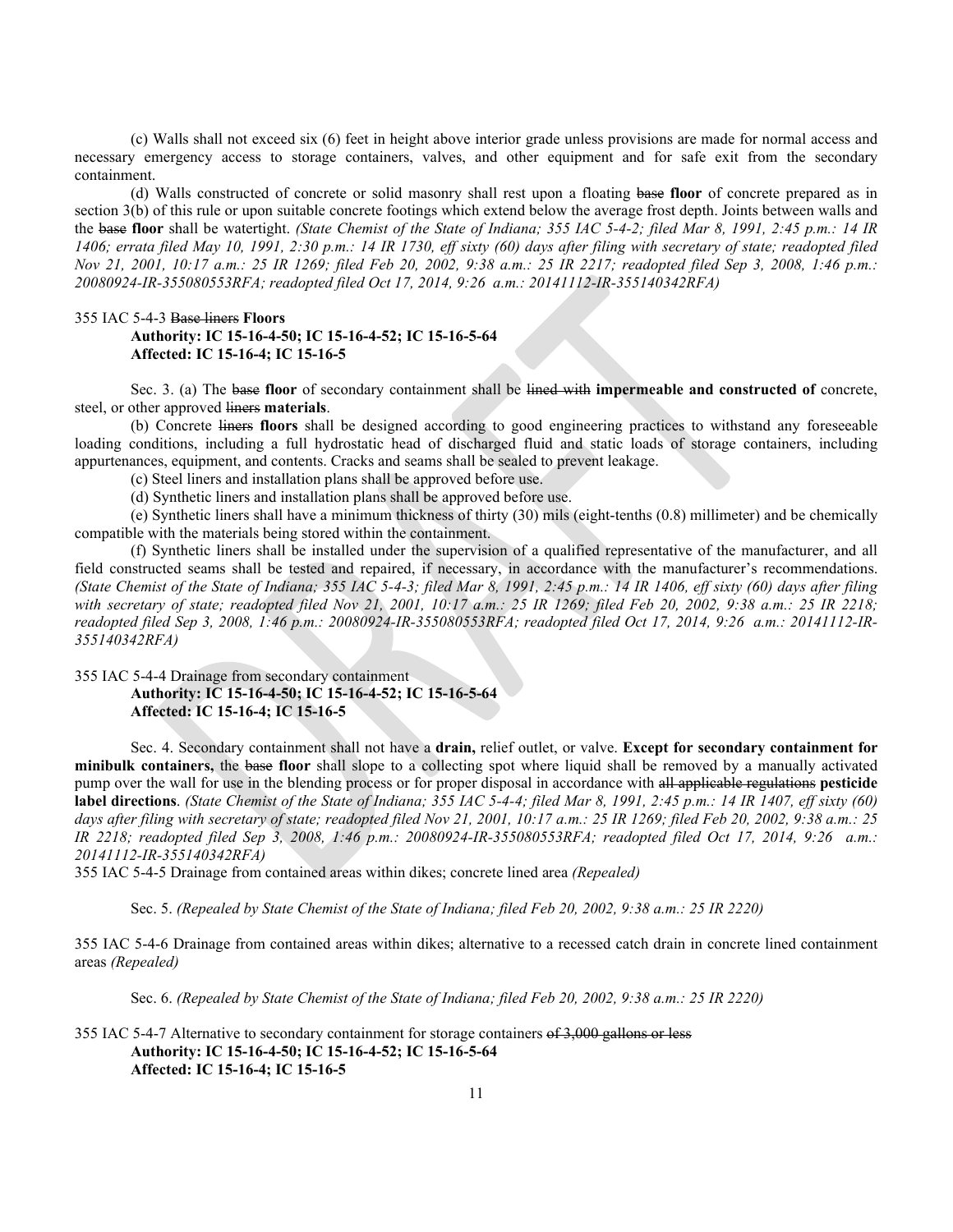#### Sec. 7. (a) **Approved double wall storage containers may be used to comply with the secondary containment requirements in this rule.**

(a) **(b)** Individual storage containers not exceeding three thousand (3,000) gallons may be contained within an elephant ring in lieu of secondary containment.

(b) **(c)**Both the storage container and the elephant ring shall be fabricated of materials compatible with each other and with the pesticide being stored. The storage container and the elephant ring shall be constructed of similar metals. Elephant rings shall not be constructed of plastic.

(c) **(d)** The height of the elephant ring wall shall not exceed four (4) feet. The minimum capacity of the elephant ring shall be one hundred percent (100%) of the volume of the storage container plus the volume displaced by all equipment, and appurtenances in the secondary containment vessel up to the safe storage level of the elephant ring, plus a freeboard of six (6) inches. An elephant ring protected from rainfall is not required to have the freeboard of six (6) inches.

(d) **(e)** The elephant ring shall be free of leaks and structural defects. The base shall be protected from corrosion, both from inside and outside, and shall be underlain by a concrete pad or by eight (8) inches of compacted gravel beneath four (4) inches of compacted sand or as recommended by the manufacturer of the elephant ring and approved by the state chemist.

(e) **(f)** The elephant ring shall not have a relief outlet or valve. No appurtenances shall extend through the wall of the elephant ring. Pumps located within the elephant ring shall be placed on an elevated platform.

(f) **(g)** Liquid shall be removed from the elephant ring by means of a manually activated pump for use in the blending process or disposal in accordance with all applicable regulations.

(g) **(h)** Elephant rings shall be maintained as necessary to assure compliance with this rule. *(State Chemist of the State of Indiana; 355 IAC 5-4-7; filed Mar 8, 1991, 2:45 p.m.: 14 IR 1407, eff sixty (60) days after filing with secretary of state; readopted filed Nov 21, 2001, 10:17 a.m.: 25 IR 1269; filed Feb 20, 2002, 9:38 a.m.: 25 IR 2218; readopted filed Sep 3, 2008, 1:46 p.m.: 20080924-IR-355080553RFA; readopted filed Oct 17, 2014, 9:26 a.m.: 20141112-IR-355140342RFA)*

#### 355 IAC 5-4-8 Maintenance **of secondary containment**

**Authority: IC 15-16-4-50; IC 15-16-4-52; IC 15-16-5-64 Affected: IC 15-16-4; IC 15-16-5**

Sec. 8. (a) Secondary containment shall be maintained as necessary to assure compliance with this rule.

(b) Secondary containment shall be maintained free of debris and foreign matter. *(State Chemist of the State of Indiana; 355 IAC 5-4-8; filed Mar 8, 1991, 2:45 p.m.: 14 IR 1408, eff sixty (60) days after filing with secretary of state; readopted filed Nov 21, 2001, 10:17 a.m.: 25 IR 1269; filed Feb 20, 2002, 9:38 a.m.: 25 IR 2219; readopted filed Sep 3, 2008, 1:46 p.m.: 20080924-IR-355080553RFA; readopted filed Oct 17, 2014, 9:26 a.m.: 20141112-IR-355140342RFA)*

355 IAC 5-4-9 Compliance with effective date of rule *(Repealed)*

Sec. 9. *(Repealed by State Chemist of the State of Indiana; filed Feb 20, 2002, 9:38 a.m.: 25 IR 2220)*

Rule 5. Storage of Dry Bulk Pesticide

# 355 IAC 5-5-1 Storage requirements **for dry bulk pesticide Authority: IC 15-16-4-50; IC 15-16-4-52; IC 15-16-5-64 Affected: IC 15-16-4; IC 15-16-5**

Sec. 1. (a) Dry **bulk** pesticide shall be kept in storage containers effectively designed and constructed to hold dry pesticide. Storage containers shall be constructed of materials that are compatible with the pesticide being stored resistant to corrosion, puncture, or cracking, and shall be maintained in a good state of repair. Storage containers shall be placed on pallets or on a raised concrete platform which is drained to prevent the accumulation of water in or under the pesticide.

(b) Except during loading or unloading, stored dry **bulk** pesticide shall be covered by a roof or tarpaulin that will keep precipitation off the pesticide.

(c) Storage facilities shall be secured to provide reasonable protection from wildlife, vandalism, and unauthorized access. *(State Chemist of the State of Indiana; 355 IAC 5-5-1; filed Mar 8, 1991, 2:45 p.m.: 14 IR 1408, eff sixty (60) days after filing with secretary of state; readopted filed Nov 21, 2001, 10:17 a.m.: 25 IR 1269; filed Feb 20, 2002, 9:38 a.m.: 25 IR 2219;*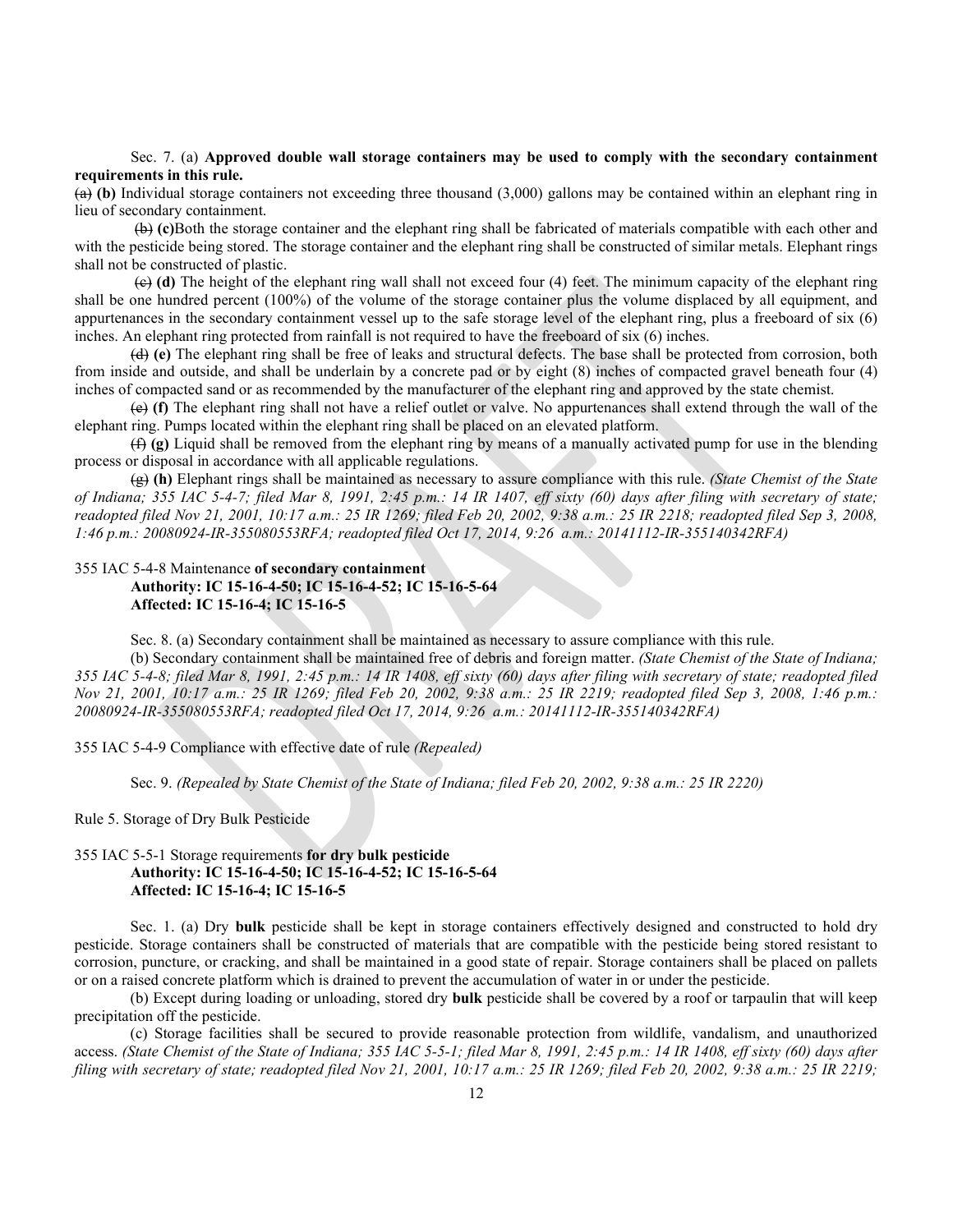*readopted filed Sep 3, 2008, 1:46 p.m.: 20080924-IR-355080553RFA; readopted filed Oct 17, 2014, 9:26 a.m.: 20141112-IR-355140342RFA)*

355 IAC 5-5-2 Compliance with effective date of rule *(Repealed)*

Sec. 2. *(Repealed by State Chemist of the State of Indiana; filed Feb 20, 2002, 9:38 a.m.: 25 IR 2220)*

Rule 6. Preparations for Control and Recovery of Pesticide Discharges *(Repealed) (Repealed by State Chemist of the State of Indiana; filed Feb 20, 2002, 9:38 a.m.: 25 IR 2220)*

Rule 7. Record Keeping *(Repealed) (Repealed by State Chemist of the State of Indiana; filed Feb 20, 2002, 9:38 a.m.: 25 IR 2220)*

Rule 8. **Bulk Pesticide** Storage Facility Registry

# 355 IAC 5-8-1 **Annual bulk pesticide f**acility registry **Authority: IC 15-16-4-50; IC 15-16-4-52; IC 15-16-5-64 Affected: IC 15-16-4; IC 15-16-5**

Sec. 1. **Bulk pesticide** storage facilities shall notify the state chemist each year of the facilities' location and status. The notice shall include the facilities':

(1) mailing address;

(2) owner or manager name;

- (3) rated or calculated capacity off all storage containers; and
- (4) physical location of storage containers.

*(State Chemist of the State of Indiana; 355 IAC 5-8-1; filed Mar 8, 1991, 2:45 p.m.: 14 IR 1410, eff sixty (60) days after filing with secretary of state; readopted filed Nov 21, 2001, 10:17 a.m.: 25 IR 1269; filed Feb 20, 2002, 9:38 a.m.: 25 IR 2219; readopted filed Sep 3, 2008, 1:46 p.m.: 20080924-IR-355080553RFA; readopted filed Oct 17, 2014, 9:26 a.m.: 20141112-IR-355140342RFA)*

355 IAC 5-8-2 Compliance with effective date of rule *(Repealed)*

Sec. 2. *(Repealed by State Chemist of the State of Indiana; filed Feb 20, 2002, 9:38 a.m.: 25 IR 2220)*

### **Rule 9. Small Package Pesticide Storage** *(New)*

**355 IAC 5-9-1 Applicability**

**Authority: IC 15-16-4-50; IC 15-16-4-52; IC 15-16-5-64 Affected: IC 15-16-4; IC 15-16-5**

**Sec. 1. Persons required in 355 IAC 4-1-1.1 to be a licensed commercial applicator or a permitted private applicator must store small package pesticides as described in this rule.**

#### **355 IAC 5-9-2 Storage area security**

**Authority: IC 15-16-4-50; IC 15-16-4-52; IC 15-16-5-64 Affected: IC 15-16-4; IC 15-16-5**

**Sec. 2. Except when persons responsible for storage, handling, or use of pesticides are present, storage areas shall be:**

- **(1) protected from access by unauthorized persons, domestic animals, and wildlife;**
- **(2) protected from exposure to precipitation or direct sunlight;**
- **(3) locked within walls, fences, or doors or equipped with locked valves;**
- **(4) well-lit and ventilated;**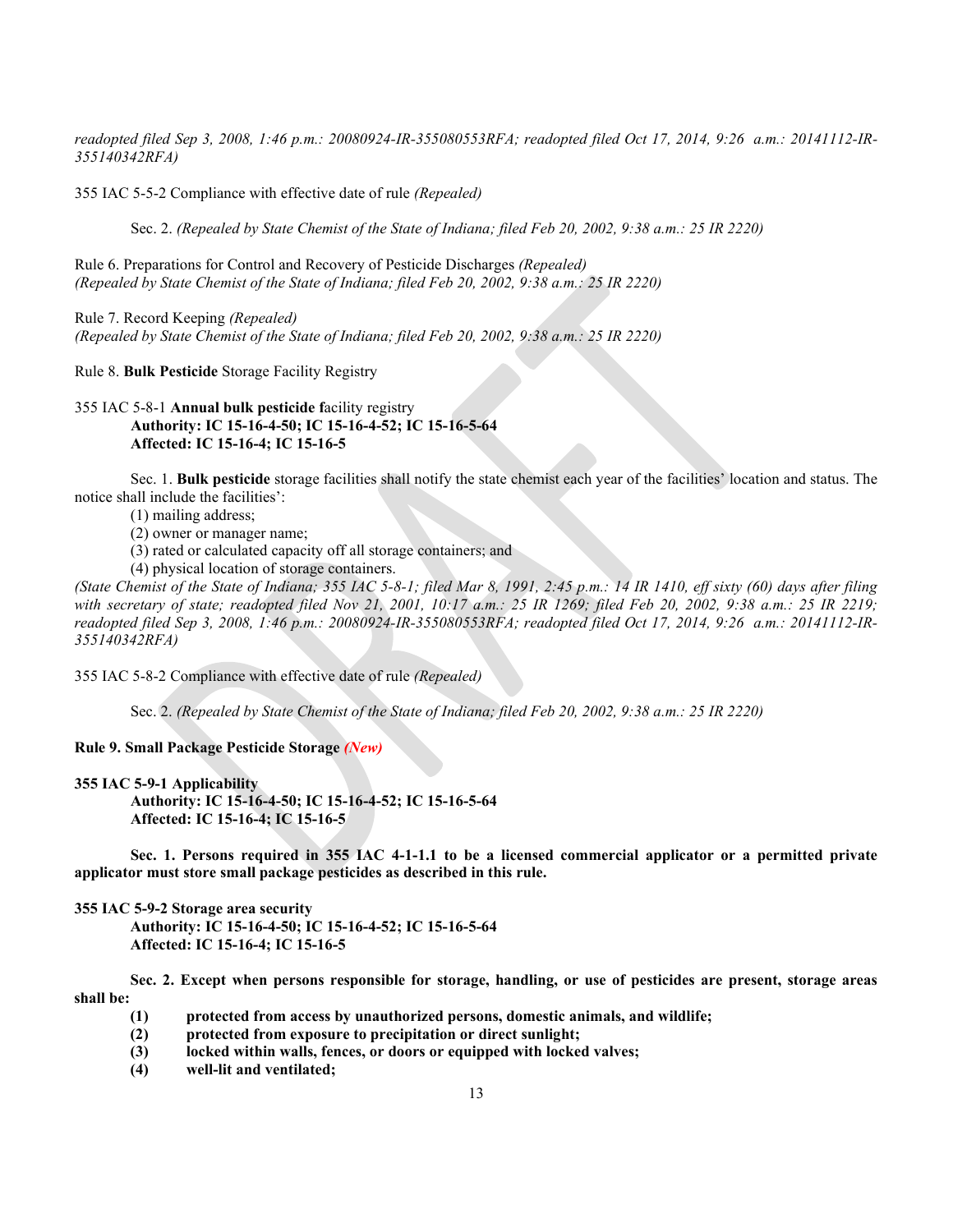- **(5) cool and dry;**
- **(6) free of unsealed floor drains; and**
- **(7) free of spills or leaks.**
- **355 IAC 5-9-3 Storage containers within the storage space**

**Authority: IC 15-16-4-50; IC 15-16-4-52; IC 15-16-5-64 Affected: IC 15-16-4; IC 15-16-5**

**Sec. 3. Pesticide storage containers within the storage space shall be:**

- **(1) stored off the floor but close to ground level;**
- **(2) stored on impervious shelves, pallets, or other impervious surfaces;**
- **(3) stored with tightly closed caps or closures;**
- **(4) stored:**
	- **(i) in the manufacture's original labeled container; or**
	- **(ii) in a service container; or**
	- **(iii) in the case of a leaking or damaged container, in a secure overpack container with a copy of the entire manufacture's label;**
- **(5) segregated based on pesticide type, such as insecticides, herbicides, fungicides, rodenticides, etc.;**
- **(6) segregated from any triple-rinsed and punctured or disabled containers; and**
- **(7) separated from food, feed, seed, and absorbent human contact items;**

### **355 IAC 5-9-4 Safety equipment**

**Authority: IC 15-16-4-50; IC 15-16-4-52; IC 15-16-5-64 Affected: IC 15-16-4; IC 15-16-5**

**Sec. 4. Storage areas must be equipped with the following safety items:**

- (1) **Posted signs at the most common point of access, that read, at a minimum, "Danger, Pesticides, Keep Out" and "No smoking".**
- **(2) A properly operating smoke detector and alarm.**
- **(3) A properly operating fire extinguisher.**
- **(4) Personal protective equipment separated from the pesticide containers.**
- **(5) A spill remediation kit or materials.**

**Rule 10. Regulation of Pesticides Near Public Water Supply System Wells** *(Moved from 357 IAC 1-10)*

**355 IAC 5-10-1 Pesticide storage and use within the isolation area Authority: IC 15-16-4-50; IC 15-16-4-52; IC 15-16-5-44 Affected: IC 15-16-4; IC 15-16-5**

**Sec. 1. (a) Except for pesticides labeled for use in the treatment of drinking water, pesticide storage, mixing, and loading shall be prohibited within the two hundred (200) foot isolation area.**

**(b) Application of pesticides within the isolation area shall be permitted unless prohibited by:**

- **(1) the pesticide label; or**
- **(2) a rule by the Indiana pesticide review board.**
- **355 IAC 5-10-2 Pesticide storage within the wellhead protection area and outside the isolation area Authority: IC 15-16-4-50; IC 15-16-4-52; IC 15-16-5-44 Affected: IC 15-16-4; IC 15-16-5**

**Sec. 2. Except for bulk and minibulk pesticide storage containers in compliance with 355 IAC 5-2 through 355 IAC 5-9 of this article, all other pesticide storage containers located within the wellhead protection area and outside of**